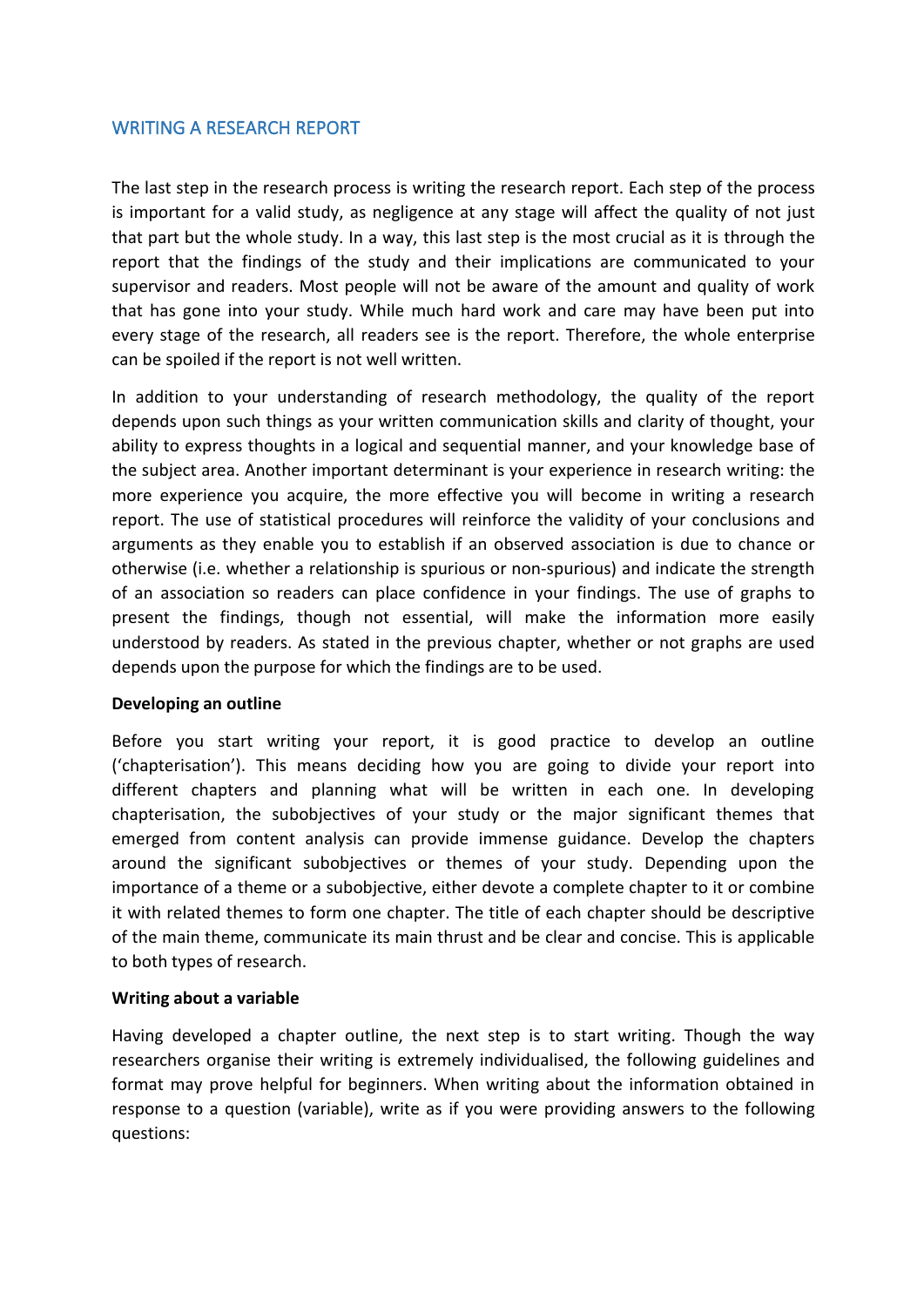- 1. Why did you think it important to study the variable? What effects, in your opinion, may this variable have on the main variable you are explaining? (This is where you provide your own rationale for studying the variable.)
- 2. In the case of a cross-tabulation, what relationships have other studies found between the variables you are analysing? (This is where the literature review is integrated into the findings of the study.)
- 3. What did you expect to find out in terms of the relationship between the two variables? (If youhave formulated a hypothesis, state it here.)
- 4. What has your study found out? (Provide the hard data from your study here, as tables, graphs or text.)
- 5. What does the data show? (Interpret the findings of your analysis.)
- 6. What conclusions can you draw? How do the conclusions drawn from your study compare with those from similar studies in the past? Does your study support or contradict them?
- 7. What explanation can you provide for the findings of your study?

# **Referencing**

The report should follow an academic style of referencing. According to Butcher (1981: 226), there are four referencing systems from which to choose:

- 1. the short-title system;
- 2. the author–date system;
- 3. the reference by number system;
- 4. the author–number system.

You need to adopt the one that is acceptable to your university and academic discipline: 'The first of these is used in most general books, the second mainly in science and social science books; the third and fourth less frequently'. (Butcher 1981: 167).

## **Writing a bibliography**

Again, there are several well-established systems for writing a bibliography and your choice is dependent upon the preference of the discipline and university. In the social sciences some of the most commonly used ones are (Longyear 1983: 83):

the Harvard system;

the American Psychological Association system;

the American Medical Association system;

the McGraw-Hill system;

the Modern Languages Association system;

the footnote system.